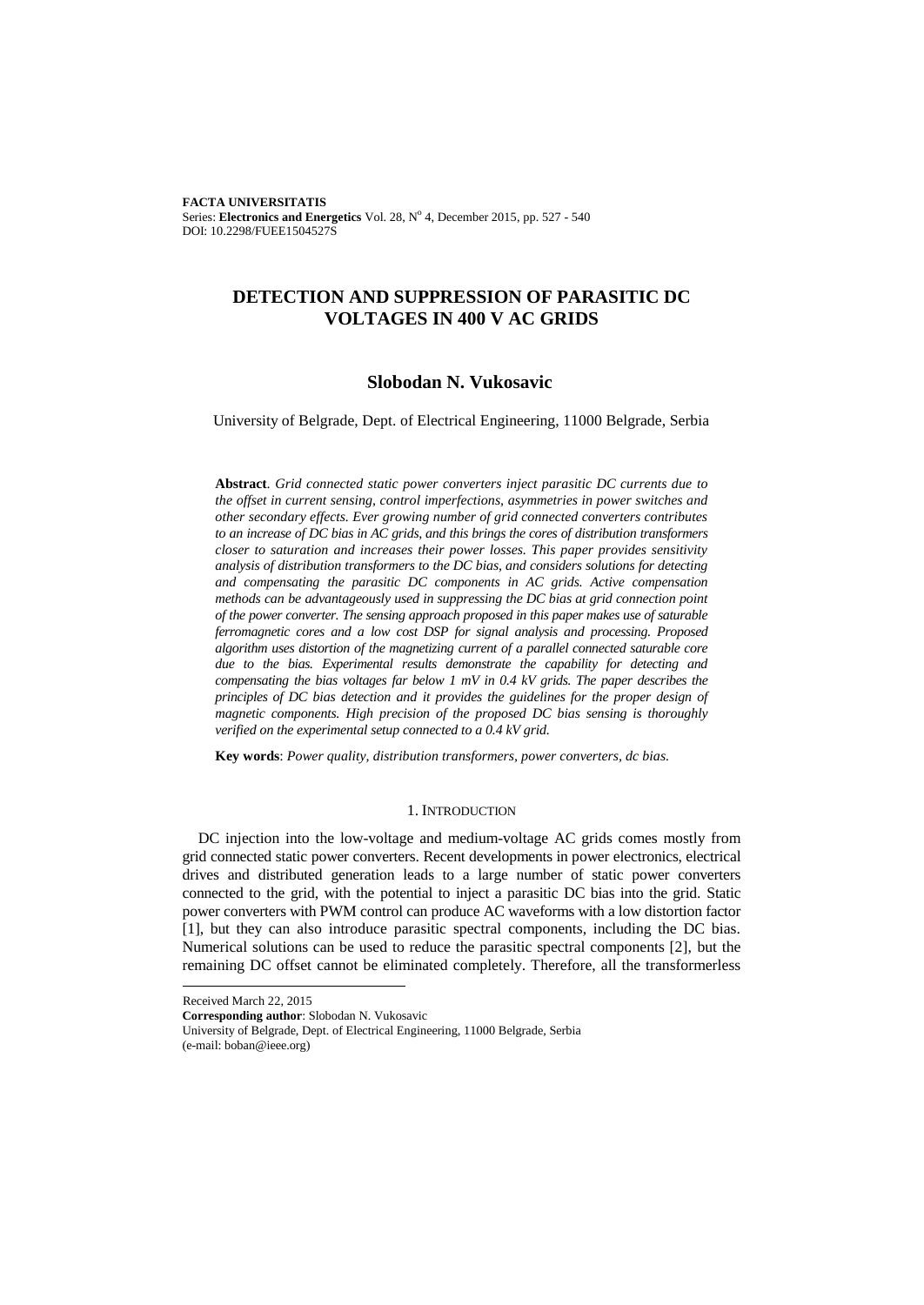grid-connected power converters have the potential of introducing a small, parasitic DC offset into the AC grid [3]. Widespread use of electronically controlled electrical drives [4], which are often regenerative, makes the problem even more emphasized. Recently introduced multiphase and multimotor drives [5] are also capable of introducing a parasitic DC bias through the front end converter. Hence, whenever the power interface to the grid is performed through a static power converter, there is a potential of DC bias in AC grids has an adverse effect on the operation of power transformers [6,7]. Adverse consequences are also possible in certain electrical loads [8]. Widespread use of distributed power sources attached to the grid through a power electronics interface, as well as an increased use of active rectifiers in modern electrical speed drives [9] and static power converters [10] emphasizes the problem of DC injection. DC bias currents limits specified by the norms [11] and discussed by international working groups are difficult to measure. Consequential DC bias voltages are even lower due to very low equivalent resistance in AC grids. Therefore, the need emerges to measure DC bias voltages and currents in AC grids with high precision.

DC injection of grid connected power converters is caused by the delay mismatch in gating circuits and imperfections of power switches [12], by the offset in current sensing [13], by DC injection based methods for detecting the stator resistance and temperature in grid-connected AC machines [14], while other sources of DC bias include geomagnetic induced currents [15], HVDC transmission, railway signalling equipment and similar. Even a small DC bias may result in saturation of power transformers [16], an increase in their iron losses, increased corrosion and erroneous operation of measurement and protective equipment. Relevant norms [11] prescribe the DC injection limit as 0.5% of the grid-connected power converter rated current. On the other hand, a DC bias of 0.5% of the rated current of  $S_n > 500$  kVA distribution transformer [17,18] corresponds to more than 50% of the rated magnetizing current, and this would saturate the core and trip the protections. Considering ever growing number of grid connected static power converters, it is essential do devise and use devices for DC bias detection and compensation [10].

Distribution power transformers with 0.4 kV secondary windings have a very low winding resistance and a very low magnetizing current [17,18]. A DC bias voltage of only 1mV may introduce a 5% offset in the magnetizing current, moving the *H* field in *B-H*  plane away from the origin. Parasitic DC current in a transformer results in half-cycle saturation and an increase in reactive power, leakage flux, stray losses and temperature of the core, clamping plates, the tank walls and bolts. Therefore, DC bias detection and compensation is required to suppress the parasitic DC voltages in 0.4 kV grid far below 1 mV level. Transformerless grid-connected power converters are the source of the DC injection. Equipped with adequate DC bias sensing and controls [19], they can be also used for suppressing the parasitic DC voltages at the grid connection point.

It is rather difficult to measure very small DC offsets embedded in AC voltages, as the ratio between the two exceeds  $10^5$ - $10^6$ . Required precision of 2-3 ppm has to be maintained over the range of operating conditions. This cannot be achieved even with advanced sensors [13, 20]. Considerable effort has been made in improving precision of DC bias sensing [9, 19, 21, 22] and applying novel sensing techniques within closed loop DC bias suppression systems [10, 12, 23, 24]. In grid connected power converters with intermediate DC link circuit, parasitic DC injection can be determined from line frequency oscillations of the DC link voltage [10] with precision of 0.1%. At the same time, the offset introduced by Hall effect current sensors replaced in the DC link can be removed by auto-calibration [12].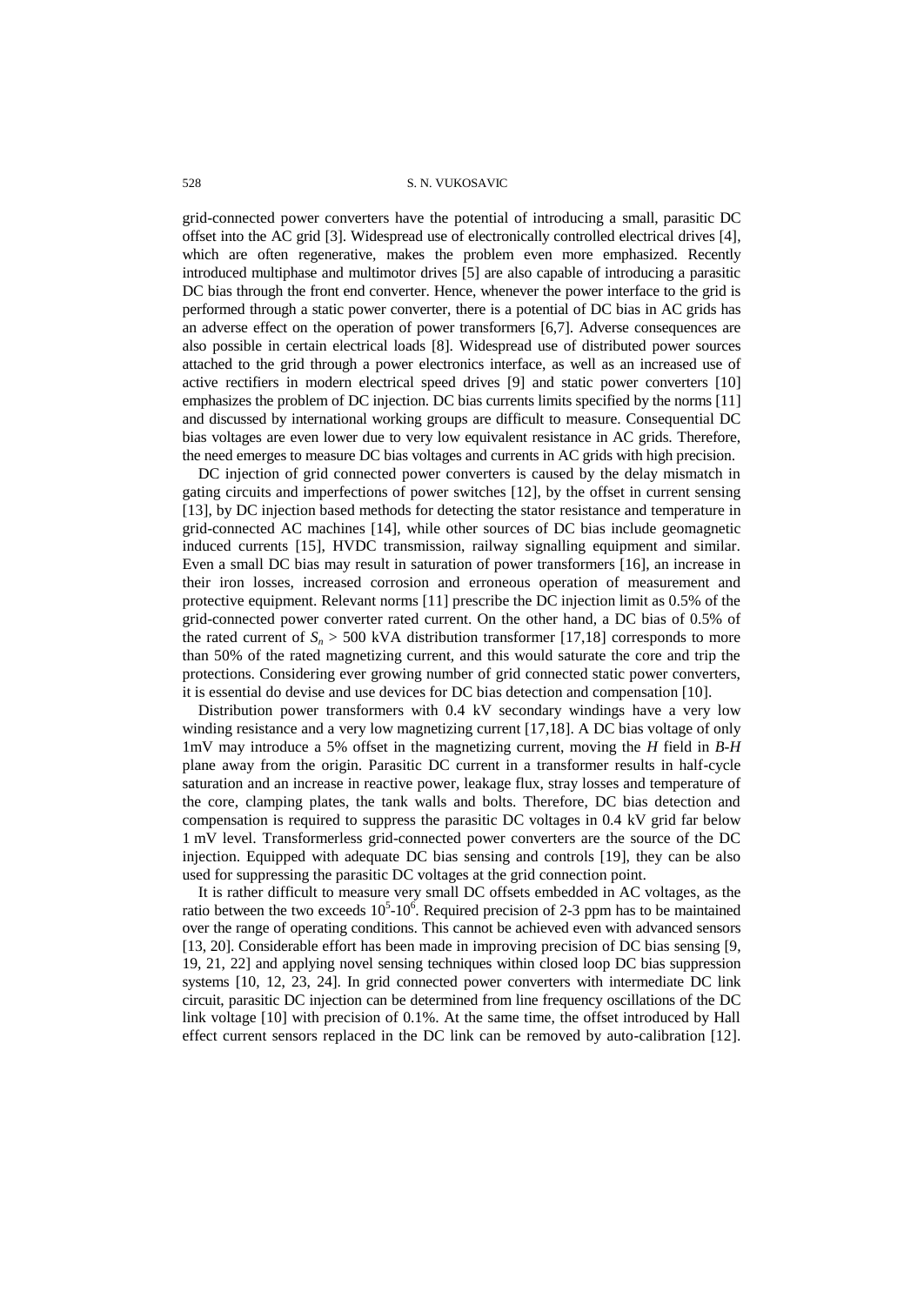DC injection can be also suppressed [23] by inserting an isolating power transformer, by using the half bridge topologies, or by inserting a series blocking capacitor, but these methods increase the cost, size and power losses. Therefore, the efforts were mainly focused towards improving the accuracy of DC bias methods and devices [13, 18-26]. In most cases, proposed reading of very small DC bias in the presence of a large AC signal is based on nonlinear effects in AC excited, DC biased iron cores. Even a small bias results in detectable amounts of even harmonics [29-32] in distorted magnetizing current of saturable iron cores. Parasitic DC voltage in AC grid can be detected by processing the magnetizing current  $I_m$  in parallel connected choke wound on saturable iron core. DC bias sensing proposed in [19, 21, 22, 24-26] compares the positive and negative peaks of the magnetizing current, which gets distorted in the presence of a DC bias. Used in conjunction with an 8A transformerless power converter [24, 25], it suppresses the DC injection to 4mA. The same *I<sup>m</sup>* peak comparing method can be advantageously used [26] in suppressing magnetic saturation in transformers used to connect a static power converter to the grid. With additional compensation winding on parallel connected choke [21, 22], the peak comparing method can be used to measure the DC bias in 0.4kV AC grids, offering precision better than 3mV for phase voltages  $U_{ph} = [170V, 220V]$ .

In this paper, the problems of detecting and suppressing the DC bias in AC grids is discussed and analyzed. An overview of sensing methods is followed by the proposal of a new, improved sensing technique based on nonlinearity of parallel connected choke, wound on a saturable iron core [29]. The main objective is achieving precision in DC bias sensing considerably better than 1 mV in 0.4 kV grids. The two main tools in achieving this goal are (i) the algorithm of detecting the bias and (ii) the approach to winding the choke and designing the filters.

Section II provides a brief analysis distribution transformer parameters and studies the effects of parasitic DC voltages in 0.4kV grids, reinstating the required precision of DC bias sensing. In Section III, the state of the art sensing solutions are considered with the aim of identifying the factors that limit their accuracy. Proposed guidelines to designing magnetics are summarized in Section IV. The algorithm proposed to suppress the DC bias is given in Section V, while Section VI summarizes experimental results. Discussion and conclusions are given in Section VII.

#### 2. REQUIRED ACCURACY OF DC BIAS SENSING

DC bias currents may have a detrimental effect on the integrity of the distribution and power transformers or their long term performance, which has a negative effect on the overall system reliability.

Typical winding resistances and magnetizing (no load) currents of distribution transformers up to 2500 kVA are plotted in Fig. 1 from data available in [33]. For transformers rated  $S = 1$ MVA and above, the rated magnetizing current stays below 1% while the secondary resistance resides below 0.5%. This means that a DC offset voltage of  $U_{DC} > U_n$  /20000 produces DC bias current equal to the rated magnetizing current. Considering 0.4kV winding, it is of interest to explore the effect of very small DC voltages on DC component of the magnetizing current. In Fig. 2, the ratio between the DC bias current and the rated magnetizing currents is given for  $U_{DC} = 1 \text{mV}$  and  $U_{DC} = 500 \mu\text{V}$ . For  $S = 1$ MVA and above,  $U_{DC} = 1$ mV adds a DC offset of more than 5% to the magnetizing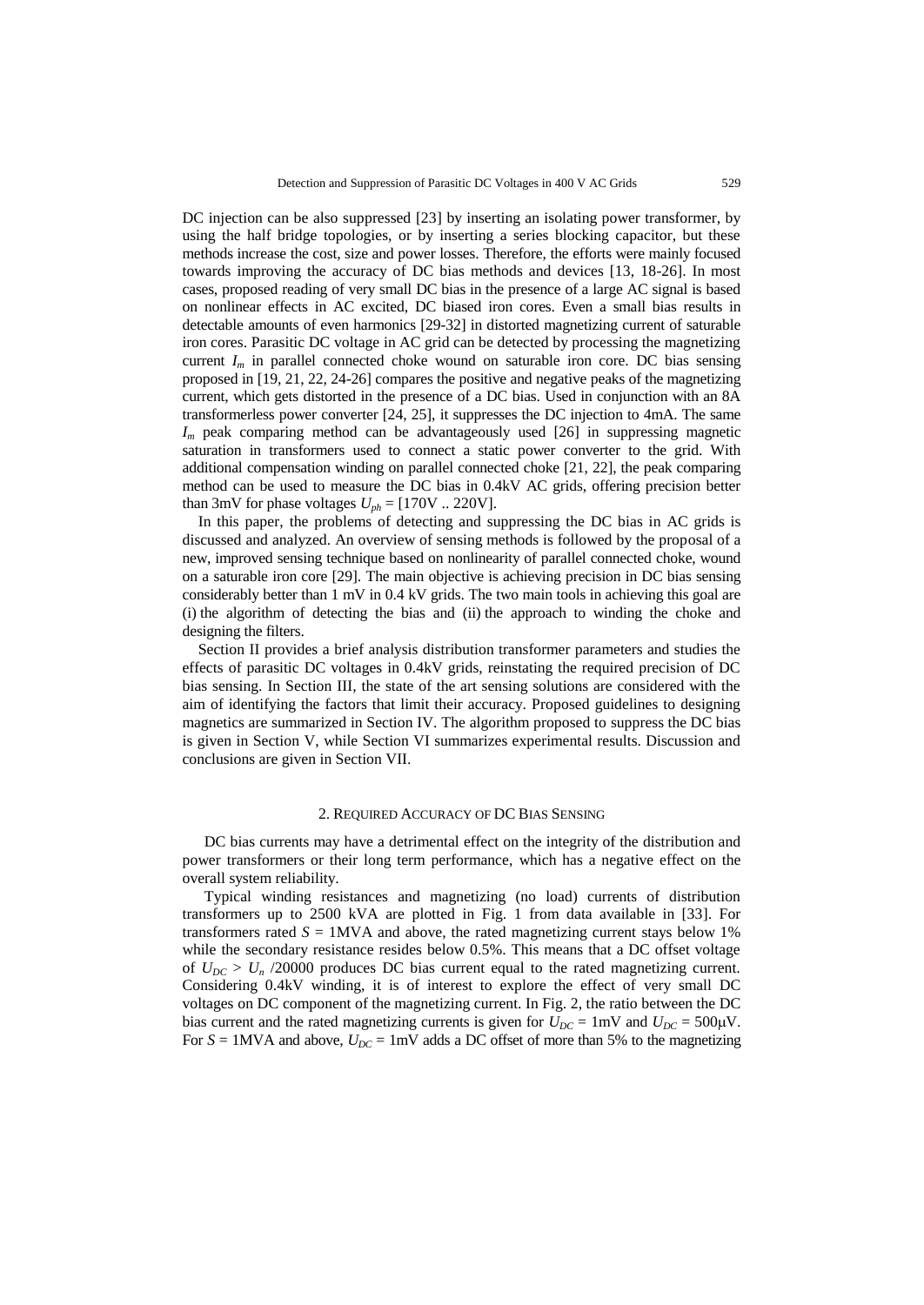current. The iron loss investigation reported in [37] considers 2-, 3-, and 4-limb cores with single phase AC magnetizing and a superimposed DC bias. Results plotted in Figs. 6 and 7 of [37] suggest that the DC current equal to 5% of the maximum magnetizing current in normal conditions increase the iron losses in 2-, 3-, and 4-limb cores by 9%, 12% and 22%, respectively. Although the core loss in distribution transformers is rather low (0.04% for a 1MVA transformer [33]), its change can be an indicator of the DC injection problem severity.



**Fig. 1** Relative winding resistance and magnetizing (no load) currents of three phase line frequency distribution transformers up to 2500 kVA.



**Fig. 2** The ratio between the DC bias current and the rated magnetizing current for DC offset voltages of 500  $\mu$ V and 1 mV.

Other effects of DC injection may prove more detrimental to a distribution power transformer. The presence of a DC component contributes to the asymmetric magnetic core saturation during one sinusoidal semi-period, also called half-cycle saturation, causing a number of adverse effects [34-37]. With half-cycle saturation, transformers have an increase in acoustic noise, reactive power, leakage flux and stray losses, harmonics in induced voltages and losses in leads, clamping plates, transformer tank and bolts.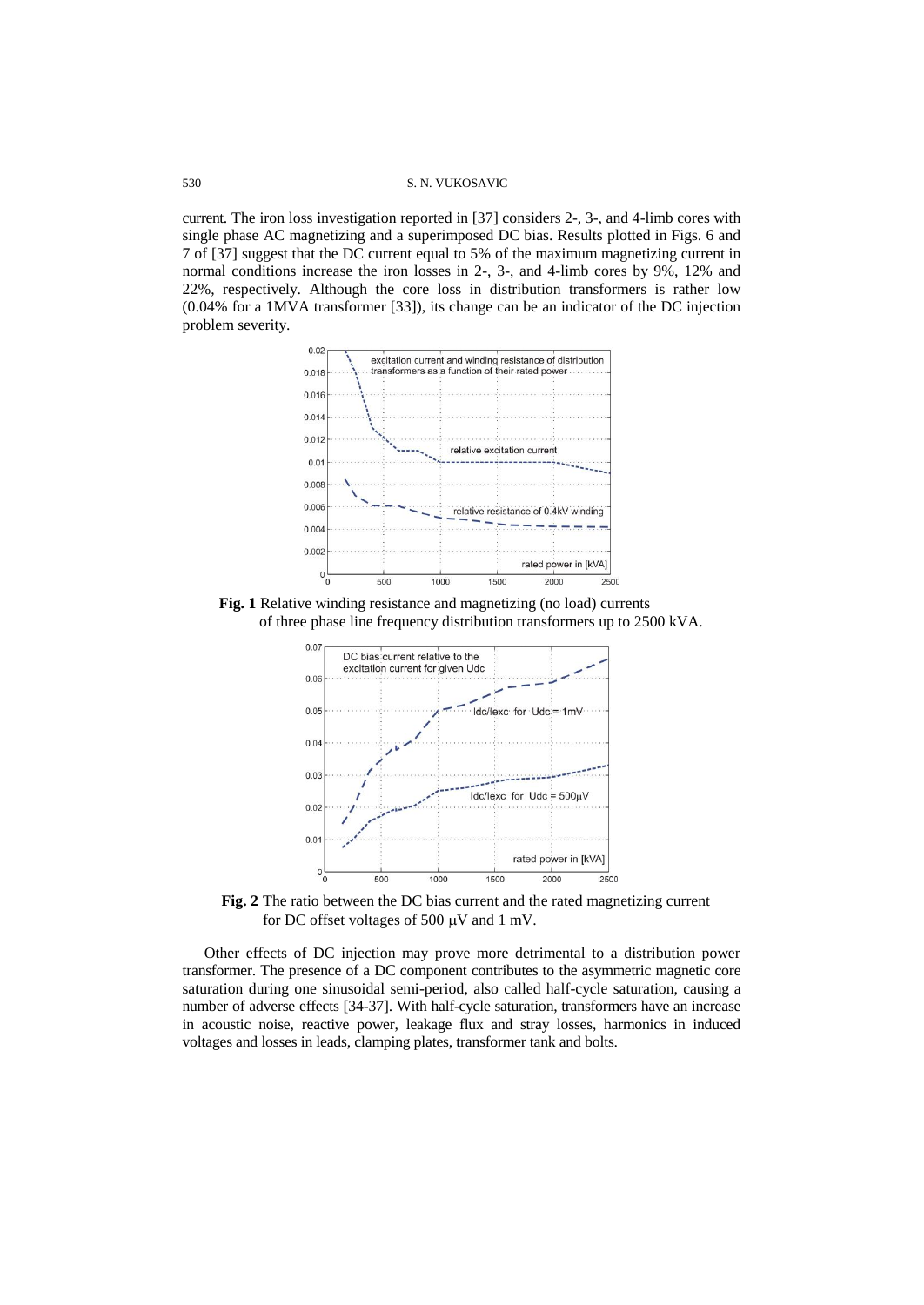For the standard magnetic material, commonly used in building the magnetic core of the power transformers, the change of  $H_{max}$ ,  $H_{rms}$ , specific power losses  $P$  and specific apparent power *S* are given in Fig. 3. At high values of the flux density *B*, a DC offset of only 10% of the peak value can double the apparent power and increase the iron losses by 60%. Therefore, it is of interest to suppress the DC bias current far below the level of *Imnom*/10, where *Imnom* stands for the rated magnetizing current.



**Fig. 3** Peak value of the magnetic field, rms value of the magnetic field, specific power losses and specific apparent power *S* as a function of the flux density.

High efficiency distribution power transformers that have lower winding resistances and larger DC currents in their windings for the same parasitic DC voltage across the windings. Moreover, their operating point in *B-H* plane comes closer to saturation. Therefore, they are more sensitive to DC bias. With introduction of high efficiency transformers and increasing number of grid connected static power converters, the need to sense and compensate DC bias in 0.4kV AC grids is more evident. Suppressing the DC bias below 1mV level requires detection methods and devices with considerably lower sensing errors.

### 3. ACCURACY OF PEAK DETECTION METHODS

Previously developed methods for sensing of parasitic DC voltages in AC grids [19, 21, 22, 24-26] make use of changes in magnetizing current of parallel chokes, namely, the iron core reactors which are parallel connected to the grid voltage. In the presence of a DC bias, the magnetizing current changes [29] and provides the grounds for detecting the sign and amplitude of parasitic DC current (Fig. 4). Distorted magnetizing current has the maximum positive value *IMAX* and the peak negative value of *IMIN*. The positive peak of the magnetizing current (*IMAX*) and the negative peak (*IMIN*) are supposed to be equal in the absence of the DC bias. Considering the core which operates next to saturation, an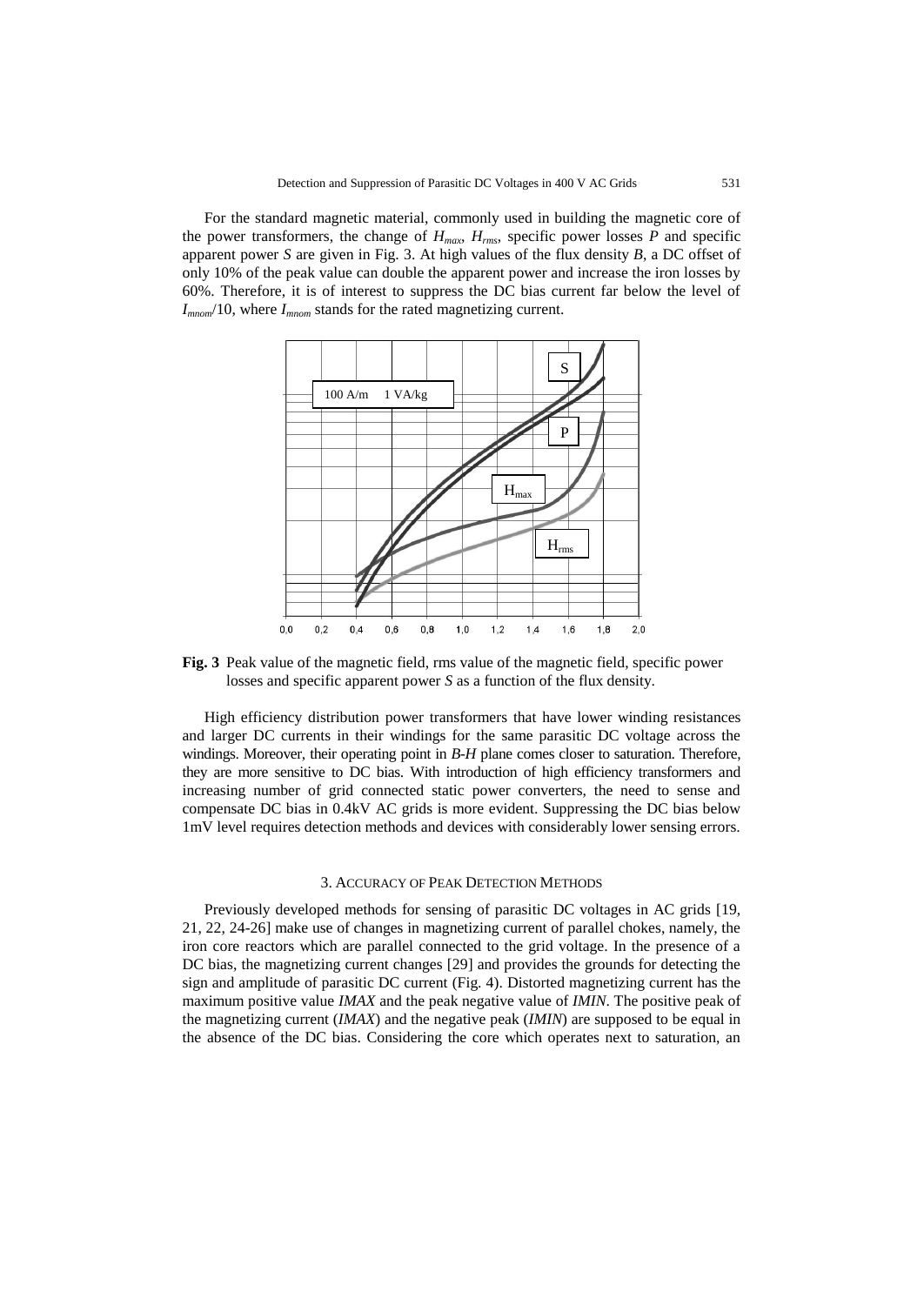injection of DC bias would result in considerable change in the magnetizing current. The values *IMIN* and *IMAX* get different, thus providing the means to obtain the sign and estimate of the bias. The peak difference  $\Delta I$  is used in DC bias detectors presented in [19, 21, 22, 24-26]. All of these solutions compare the positive and negative peaks of the magnetizing current in a parallel connected reactor. The very concept of DC-compensated magnetic core is proved reliable [20] and also used in closed loop current sensing.



**Fig. 4** Suppression of DC injection from transformerless grid connected power converters.

With peak detection method applied to grid-connected power converters (Fig. 5) it is possible to use detected signal and correct the PWM pulses of the converter in order to drive the parasitic DC offset down to zero. Whenever a parasitic DC bias produces an offset in magnetizing current, the difference  $\Delta I$  arises in a manner illustrated in Fig. 4. The power converter in Fig. 5 acts towards eliminating the bias by means of introducing small changes in PWM pattern. This approach can be used to suppress the DC injection from transformerless grid connected power converters. Any DC injection caused by the converter imperfections results in a DC bias. In turn, the signal  $\Delta I$  is detected from the saturable core. This signal is used to affect the PWM commands of the grid connected power converter in the way that suppresses the DC injection and brings the difference  $\Delta I$  towards zero.



**Fig. 5** Suppression of DC injection from transformerless grid connected power converters. With spectrum-based sensing approach, the LC filter across the choke is not required.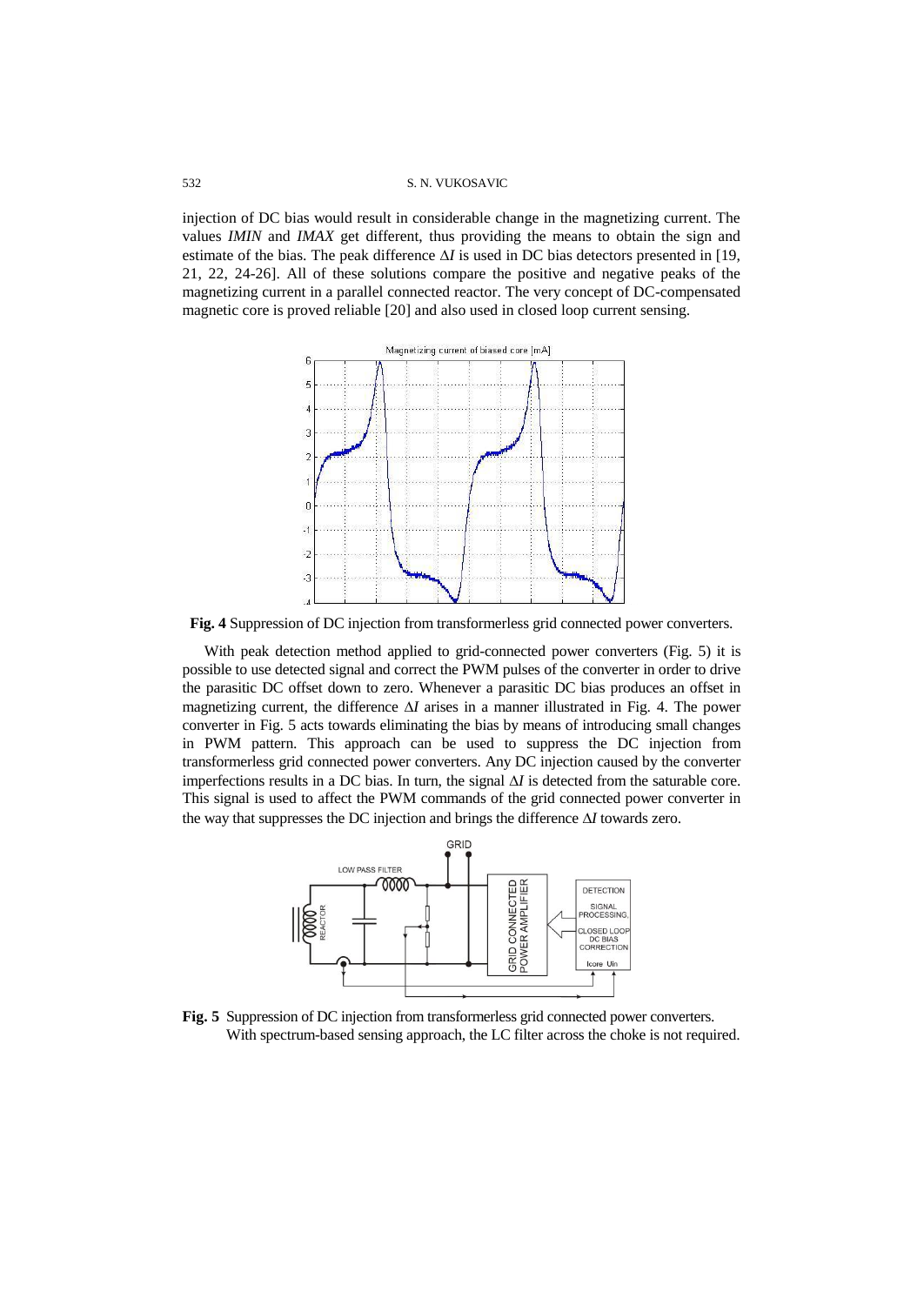The difference  $\Delta I$  between the peak values of the magnetizing current depends on the instantaneous values of the current at instants of zero crossings of the supply voltage. Therefore, the value of  $\Delta l$  can be affected by the noise and voltage harmonics coming from the grid. For this reason, the state of the art DC bias detectors include a low pass LC filter, designed to maintain integrity of detected  $\Delta I$ . This filter is drawn on the left side in Fig. 5.

Reported accuracy of peak detection methods shows the capability to detect the DC bias current component within the choke magnetizing current up to 1/30 of the rated AC magnetizing current  $(I_{DC}/I_{mag} = 1/30)$ . A drop in accuracy is detected with AC voltage off the rated value. In Table 1, the AC voltage is varied from 68% up to 120%. The minimum detectable DC current  $I_{DC}$  drops at least 5 times as the voltage shifts away from the rated value. This represents a serious drawback of peak detection methods. Considered drawback can be removed by replacing the peak detection method by other means of extracting the information on the DC bias from the magnetizing current measured in the parallel choke. Sensing precision can be also improved by an improved design of the sensing core, focused on increasing the sensitivity.

**Table 1** Reduced sensitivity of the peak detection methods in operation with AC voltages off the rated value

| AC<br>voltage   | 58% | 7% |       | 00% | 20%        |
|-----------------|-----|----|-------|-----|------------|
| $I_{\rm rot}/I$ | 6   | Ί0 | $1 -$ | '30 | $\sqrt{4}$ |

### 4. CORE DESIGN

The sensitivity depends on the ratio  $I_{DC}/I_{mag}$ . Detectable DC voltage  $U_{DC}$  depends in the sum of the active resistances in the reactor circuit, hence,  $I_{DC} = U_{DC}/\Sigma R$ . Therefore, in order to reduce the minimum detectable  $U_{DC} = I_{DC} \cdot \Sigma R = I_{mag} \cdot (I_{DC}/I_{mag}) \cdot \Sigma R$ , and given the ratio  $(I_{DC}/I_{mag})$ , it is of interest to minimize the product  $I_{mag}$ *ER*. With that in mind, any additional LC filter is counterproductive, as it increases  $\Sigma R$  and reduces sensitivity.

A simple and straightforward way of getting a suitable sensor is adopting a small, ready-made toroidal transformer, with the primary winding already set for the line frequency and the AC grid voltage. In Table 2, a summary is given of the key parameters of standard single phase line frequency transformers wound on toroidal iron core. These toroidal cores are made of most standard iron sheets, and available off the shelf. The Table comprises relative magnetizing current and relative winding resistance for the transformers with the rated power ranging from 20VA up to 500VA. The sensitivity of the core to the DC bias is inversely proportional to the *RI* product. Hence, the core of 50VA is five time more sensitive than the core of 20VA. On the other hand, increasing the power from 50VA up to 500VA raises the sensitivity roughly two times. For that reason, it appears suitable to avoid usage of large and heavy 500VA cores, and remaining within 50VA range. The rightmost column in Table 2 provides the factor *RISnom*, which is lower for a larger "sensitivity per VA". Namely, it illustrates how "the investment" into a larger core pays off as an increase in DC bias sensitivity. The most appropriate choices are the cores with 30VA and 50VA.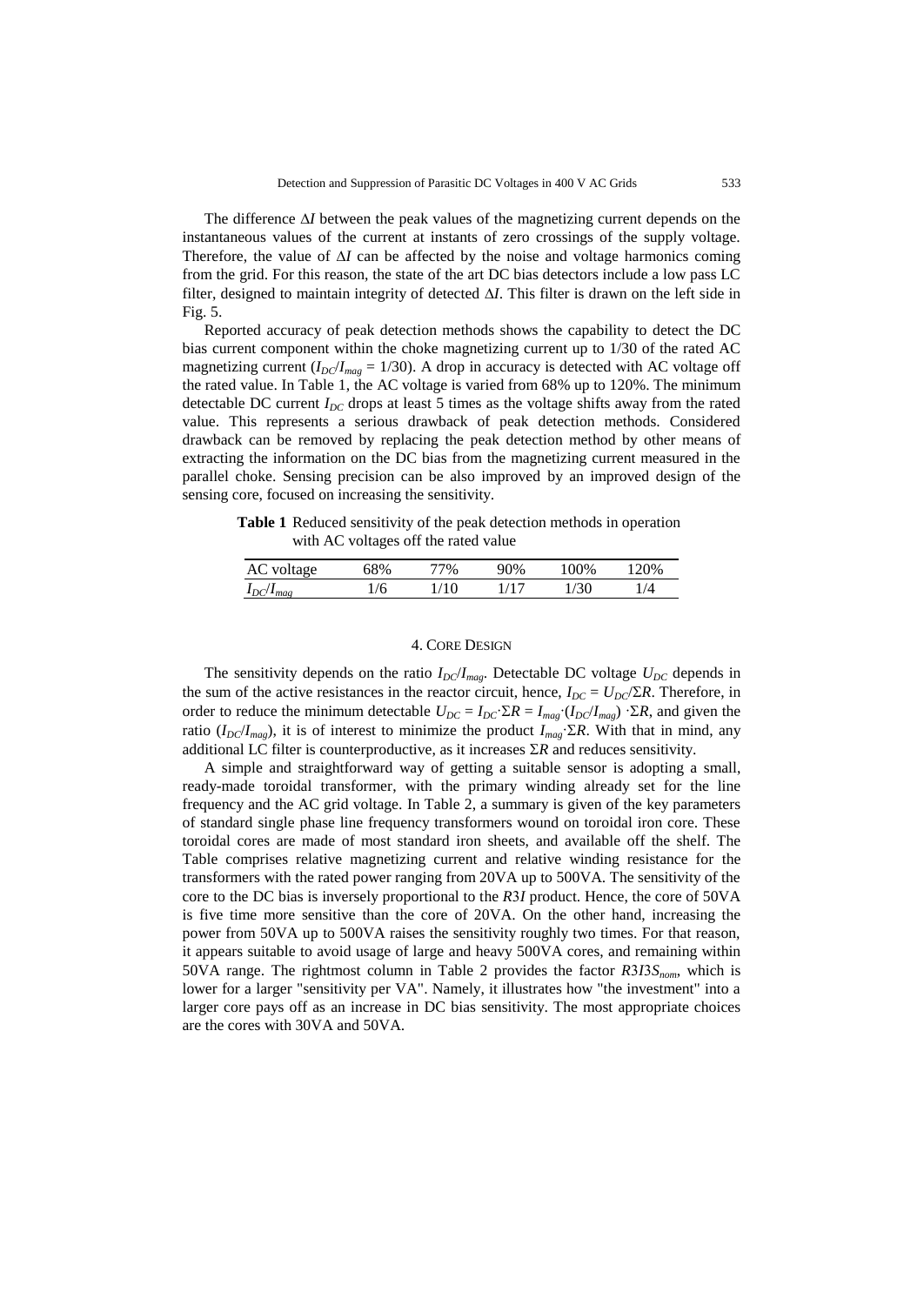| $S_n$ [VA] | $I_{mag}/I_{nom}$ | $R_{relative}$ | $R3I * 1000$ | $R3I$ $3S_{nom}$ |
|------------|-------------------|----------------|--------------|------------------|
| 20         | 0.0286            | 0.0483         | 1.3814       | 0.0276           |
| 30         | 0.0104            | 0.0434         | 0.4514       | 0.0135           |
| 50         | 0.0088            | 0.032          | 0.2816       | 0.0141           |
| 80         | 0.0096            | 0.0397         | 0.3811       | 0.0305           |
| 150        | 0.0066            | 0.0341         | 0.2251       | 0.0338           |
| 200        | 0.0074            | 0.0331         | 0.2449       | 0.0490           |
| 300        | 0.006             | 0.0254         | 0.1524       | 0.0457           |
| 400        | 0.0055            | 0.0264         | 0.1452       | 0.0581           |
| 500        | 0.0053            | 0.0238         | 0.1261       | 0.0630           |

**Table 2** Properties of standard toroidal cores used for single phase line frequency transformers

The application in Fig. 5 requires the sensing core with only one winding, the winding connected across the AC voltage. Therefore, it is beneficial to use all the winding space of the core and reduce the winding resistance to the minimum. Hence, an off the shelf toroidal transformer of 50VA should be rewound. The secondary winding can be removed, and the available winding space used for the primary winding with an reduced resistance. In this manner, the winding resistance can be halved, and the sensitivity to DC offset doubled.

# 5. CONTROL OF THE DC BIAS SUPPRESSION SYSTEM

In Fig. 5, the sensing choke is connected across the AC voltage. The DC bias within the AC voltage may be injected from the grid side power converter in the right of the Figure, but also from other grid side converters connected to the same grid. To begin with, it is necessary to detect the bias. As discussed before, conventional peak detection methods have a series of drawbacks, and there is a need to deploy a more robust, more reliable and more sensitive algorithm for extracting the bias information from the magnetizing current of the choke.

Robustness against the grid noise, PWM noise and other noise sources intrinsic in AC grids is a vital feature in sensing the DC bias. Instead of relying on time-domain properties of relevant signals, it is possible to mode to frequency domain and consider the second harmonic of the magnetizing current, renown for being proportional to the DC bias. In Table 3, a core of a small toroidal single phase transformer is tested for the second harmonic in the presence of the DC bias. The bias voltages are changed from 0mV up to 1.4mV. The test is performed with AC voltages ranging from 70% up to 116%. For a wide range of AC voltages, the amplitude of the second harmonic is proportional to the bias. Therefore, it can be advantageously used in detecting the bias. Notice in Table 3 that the residual second harmonic, obtained with  $U_{DC}=0$ , does not exceed 0.42% of the rated magnetizing current. Considering a sensing core with the weight of  $m < 0.7$  kg, this corresponds to 9  $\mu$ A, and it contributes to the measurement error of 140  $\mu$ V (0.14 mV).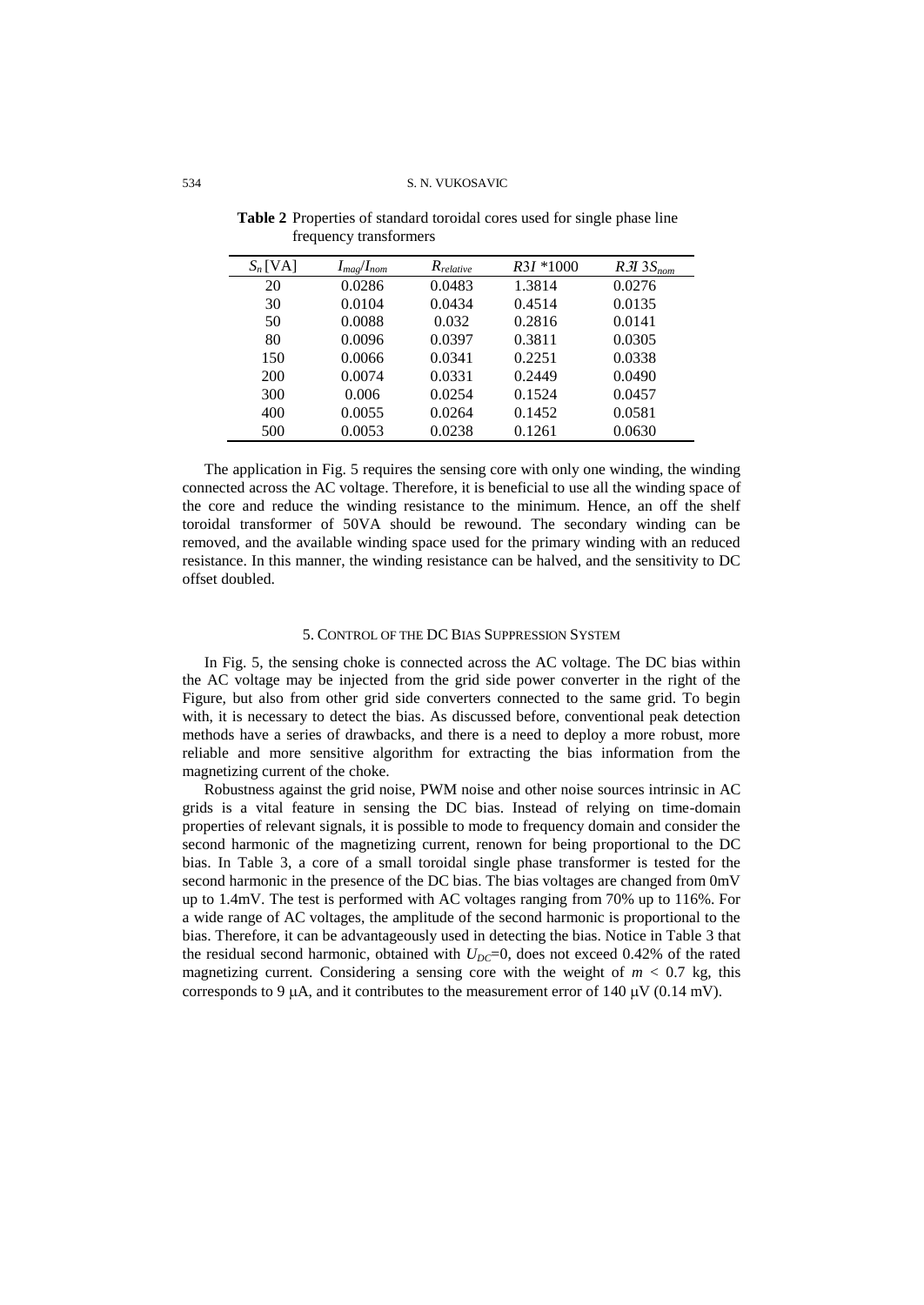**Table 3** Second harmonic of the magnetizing current, expressed relative to the rated value of the magnetizing current. The values are given for the range of AC voltages and DC bias values.

| $U_{DC}$ [mV]    | 0.0   | $0.2^{\circ}$                                    | 0.4   | 0.6 | 0.8                                            | 1.0 | 12          | 1.4 |
|------------------|-------|--------------------------------------------------|-------|-----|------------------------------------------------|-----|-------------|-----|
| $U_{AC} = 70\%$  | 0.001 | 0.02                                             |       |     | $0.026$ $0.071$ $0.097$ $0.12$ $0.144$ $0.157$ |     |             |     |
| $U_{AC} = 88\%$  |       | 0.002 0.036 0.067 0.093 0.123 0.156 0.184 0.200  |       |     |                                                |     |             |     |
| $U_{AC}$ =100%   |       | 0.0026 0.0338 0.07 0.096 0.132 0.158 0.185 0.209 |       |     |                                                |     |             |     |
| $U_{AC} = 116\%$ |       | 0.0042 0.031                                     | 0.078 |     | $0.097$ $0.143$ $0.157$                        |     | 0.191 0.198 |     |

The bias amplitude is obtained from the amplitude of the second harmonic, while the sign is obtained from the phase shift of the second harmonic with respect to the fundamental. In Fig. 5, the signals are fed back to the grid connected power converter. Within the PWM algorithm of the converter, it is necessary to introduce small changes of the width of the voltage pulses, thus introducing a small DC correction of the output voltages. This change is calculated so as to suppress the DC bias from the grid. Namely, as a consequence, the grid connected converter and the DC offset within its output voltage would introduce the DC injection required to drive detected DC bias down to zero. Precision in keeping the bias at zero is defined by the sensor, and it is estimated to  $140 \mu V$ .

From the results given in Table 3, the amplitude of demodulated  $2<sup>nd</sup>$  harmonic can be expressed as

$$
H_2(U_{DC}) \approx K_2 U_{DC},\tag{1}
$$

where  $K_2 \approx 0.15$  for the sensing core under consideration, and  $U_{DC}$  is the DC bias across the primary winding. This bias produces the primary side DC bias current  $I_{DC}$ . If  $R_p$  is the primary resistance,

$$
H_2 \approx K_2 R_p I_{DC} \approx K_3 I_{DC} \,. \tag{2}
$$

In Fig. 6, controller produces the modulation index *m* for the auxiliary PWM H-bridge which feeds the voltage  $U_2$  across the compensating winding. As a consequence, the current *I*<sup>2</sup> provides correction and zeroes out the DC bias within the core. Assuming that the primary winding has  $N_1$  turns while the secondary (compensating) winding has  $N_2 = q N_1$  turns, the second harmonic in the presence of both primary and secondary magnetomotive forces is

$$
H_2 \approx K_3(I_{DC} - qI_2). \tag{3}
$$

Assuming that the controller has an integral action with the gain *K<sup>i</sup>* ,

$$
U_2 = \frac{K_i}{s} H_2 = \frac{K_i}{s} K_3 (I_{DC} - qI_2).
$$
 (4)

The current  $I_2$  comes as a consequence of the voltage  $U_2$ . With the resistance  $R_2$  and the inductance  $L_2$  of the compensating winding,

$$
I_2 = \frac{U_2}{R_2 + sL_2}.\tag{5}
$$

Eventually, the current  $I_2$  response to the bias  $I_{DC}$  is defined by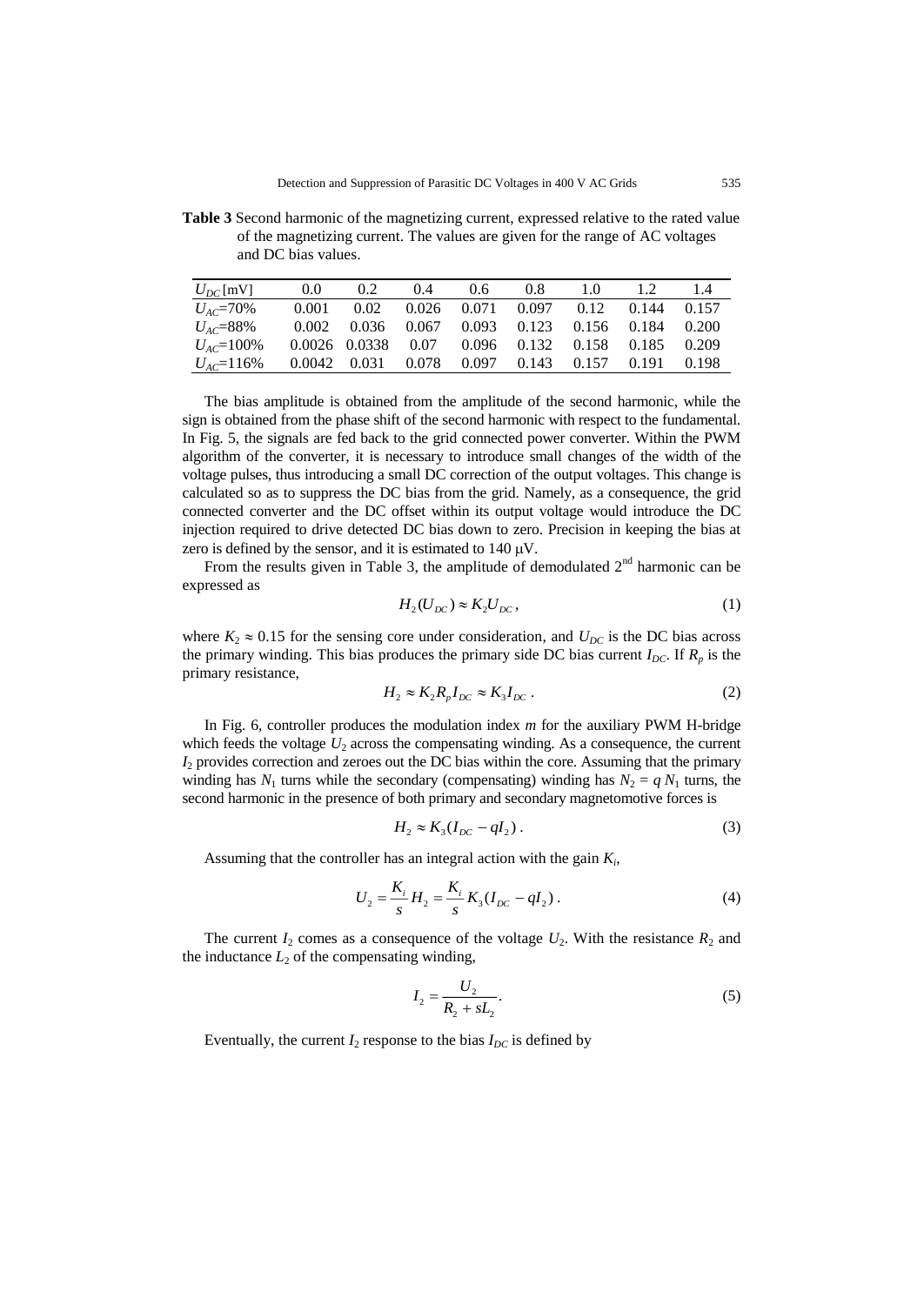$$
I_2(s) = \frac{K_i K_3}{s^2 L_2 + sR_2 + K_i K_3 q} I_{DC}(s).
$$
 (6)

(7)

Dynamic response of the closed loop can be tuned by the gain  $K_i$ . Since the DC bias fluctuations are rather slow, there is no need to select excessively fast response and too large gain. In the experimental setup, response time is characterized by the time constants of 200ms. In steady state conditions, the current  $I_2$  is proportional to the bias  $I_{DC}$ , and it reflects the bias voltage  $U_{DC}$  of the grid at the point of the common connecctions (PCC).



**Fig. 6** Using the sensing reactor with the compensating winding. Control circuit sets the voltage  $U_2$  in order to obtain the current  $I_2$  of the compensating winding which zeroes out the offset from the sensing core.

While the circuit in Fig. 6 detects the DC bias within the AC grid, the setup in Fig. 7 can be used to perform an active action and compensate the bias. The controller senses the second harmonic and introduces the correction  $\Delta m$  of the modulation index which is used within the grid connected power converter. In this way, a DC current  $I_2$  is injected into the grid. When the controller reaches the balance, the current  $I_2$  zeroes out the original DC bias of the grid and brings the voltage  $U_{DC}$  to the zero.



**Fig. 7** Using the grid connected power converter as an actuator in closed loop DC bias suppression system. Control circuit detects the second harmonic, concludes on the DC bias, and produces the DC voltage correction  $U_2$ . This voltage injects the DC current  $I_2$  which zeroes out the DC bias detected across the grid connection.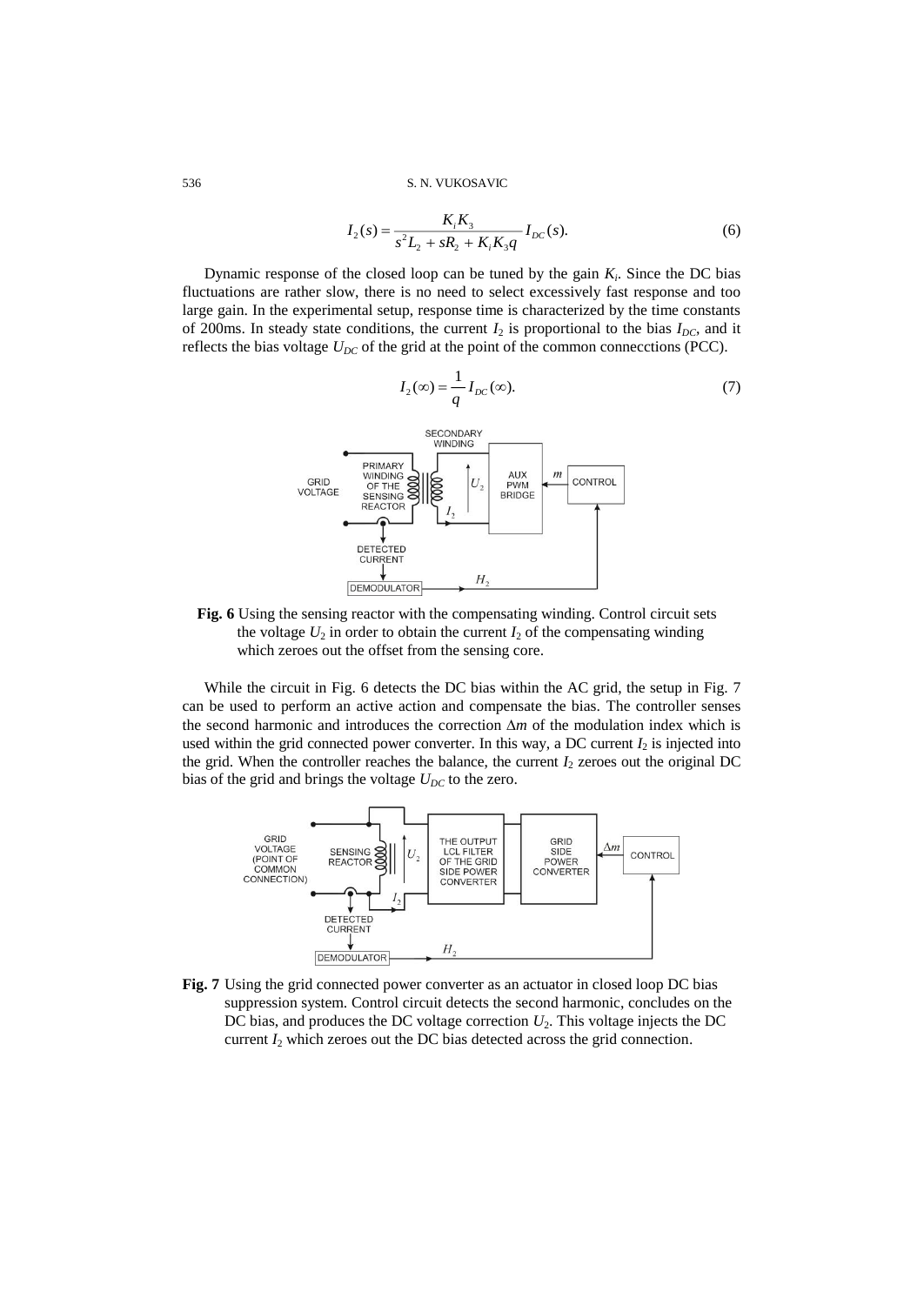#### 6. EXPERIMENTAL RESULTS

The setup in Figs. 5 and 7 comprises the sensing choke, the signal processing block and the grid connected power converter capable of injecting a controllable DC bias. The closed loop gains of the bias-removal control loop are set to obtain the closed loop response characterized by the time constant of 150 ms. Experimental results are given in Fig. 8, where the trace of detected DC bias illustrates the operation of the DC bias suppression controller. The scaling is 500ms per division on the x-axis and 0.5mV per division on vertical axis. An artificial bias of 2.5mV is introduced into the systems, and it is removed in, roughly, 200ms.



**Fig. 8** Transient response of the DC bias suppression controller. The scaling of x-axis is 500ms per division. The vertical axis shows detected DC bias with the scaling of 0.5mV per division. An artificial bias of 2.5mV is introduced into the systems, and it is removed in, roughly, 200ms.

Steady state accuracy is tested in regimes where the sensing is more difficult, namely, with AV voltage reduced to 70%, where the DC bias has a lesser effect on distortion of the magnetizing current.

For the close-loop DC bias suppression, given in Fig. 7, the results are given in Table 4 for a range. These results present the residual error for a range of DC bias voltages. These results demonstrate that, for a range of operating conditions, precision in sensing and removing the DC bias can be maintained with residual errors inferior to  $140 \mu V$ . Considering the amplitude of superimposed AC voltages, this results brings the measurement precision better than 1 ppm.

|               |  |                               | . |  |  |
|---------------|--|-------------------------------|---|--|--|
| $U_{DC}$ [mV] |  | $0.2$ 0.4 0.6 0.8 1.0 1.2 1.4 |   |  |  |

Residual error in  $\begin{bmatrix} uV \end{bmatrix}$  80 101 33 129 117 57 73 17

|  | Table 4 Steady state accuracy of the proposed solution |
|--|--------------------------------------------------------|
|--|--------------------------------------------------------|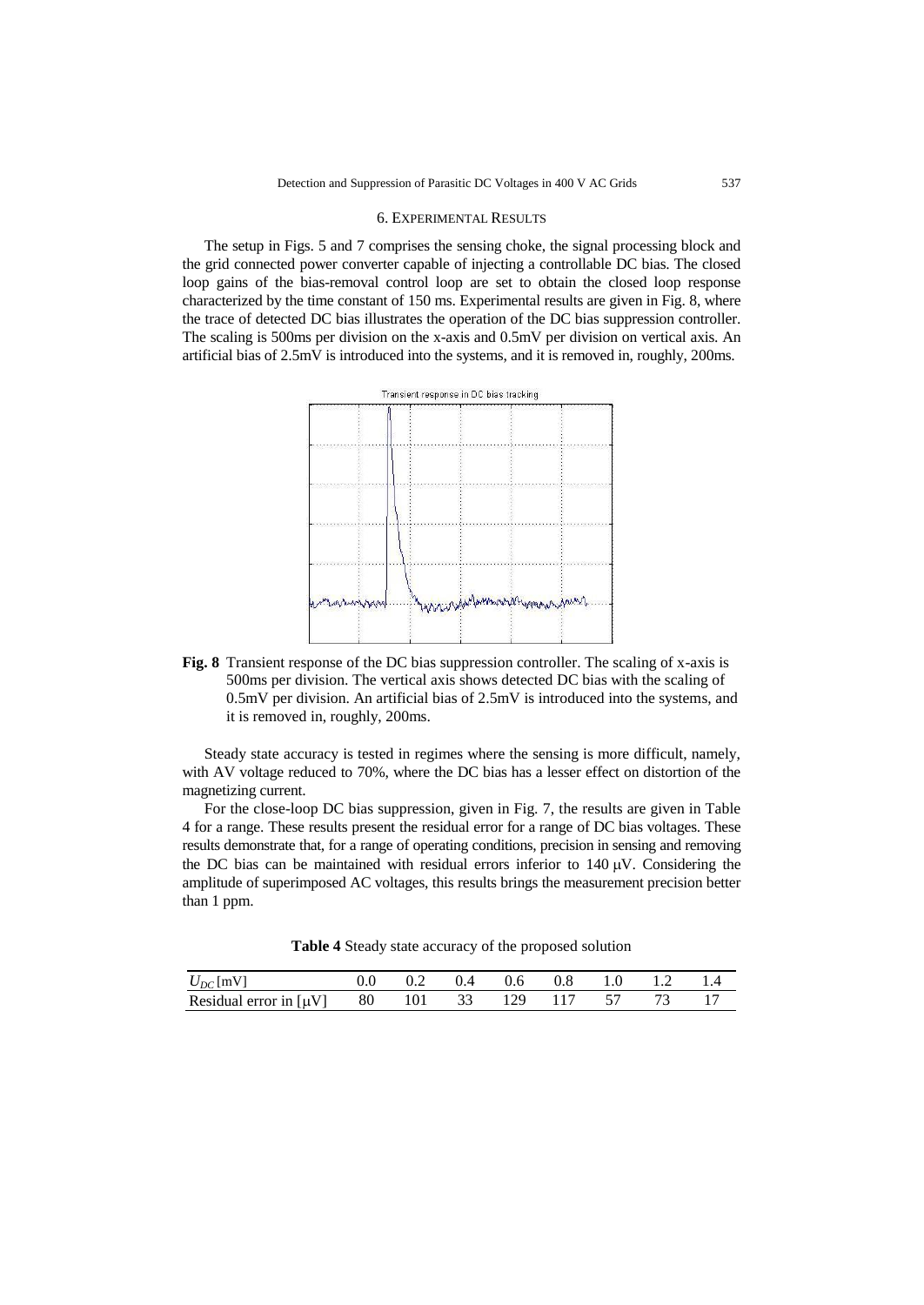538 S. N. VUKOSAVIC



**Fig. 9** Residual error obtained in the steady state, with the circuit given in Fig. 6. On x-axis, parasitic DC bias in 0.4kV AC grid is given, expressed in [mV]. Residual error is given on y-axis in  $[\mu V]$ .

When using the proposed detection method in a manner illustrated in Fig. 6, that is, as a sensor, the results are given in Fig. 9. These results present the residual error for a range of DC bias voltages, and demonstrate that precision in sensing the DC bias can be maintained with residual errors inferior to 125  $\mu$ V. Compared to  $U_{AC}$ , the measurement precision is better than 1 ppm.

# 7. CONCLUSIONS

Growing number of grid connected converters contributes to an increase of DC bias in AC grids, and this brings the cores of distribution transformers closer to saturation and increases their power losses. The paper provides the analysis of contemporary distribution transformers and probes their sensitivity to the DC bias. It also presents a detailed analysis of the available solutions for detecting and compensating the parasitic DC bias in AC grids, and explored their limits. An active compensation method is proposed, where the grid connected power converter monitors the parasitic DC voltages at the point of common connection, and it provides the DC voltages which correct and suppress the bias. The sensing approach proposed in this paper makes use of saturable ferromagnetic cores and a low cost DSP for signal analysis and processing. Proposed algorithm uses distortion of the magnetizing current of a parallel connected saturable core due to the bias. Experimental results demonstrate the capability for detecting and compensating the bias voltages far below 1 mV in 0.4 kV grids. For a range of operating conditions, precision in sensing and removing the DC bias can be maintained with residual errors inferior to  $140 \mu V$ . Considering the amplitude of superimposed AC voltages, this results brings the measurement precision better than 1 ppm.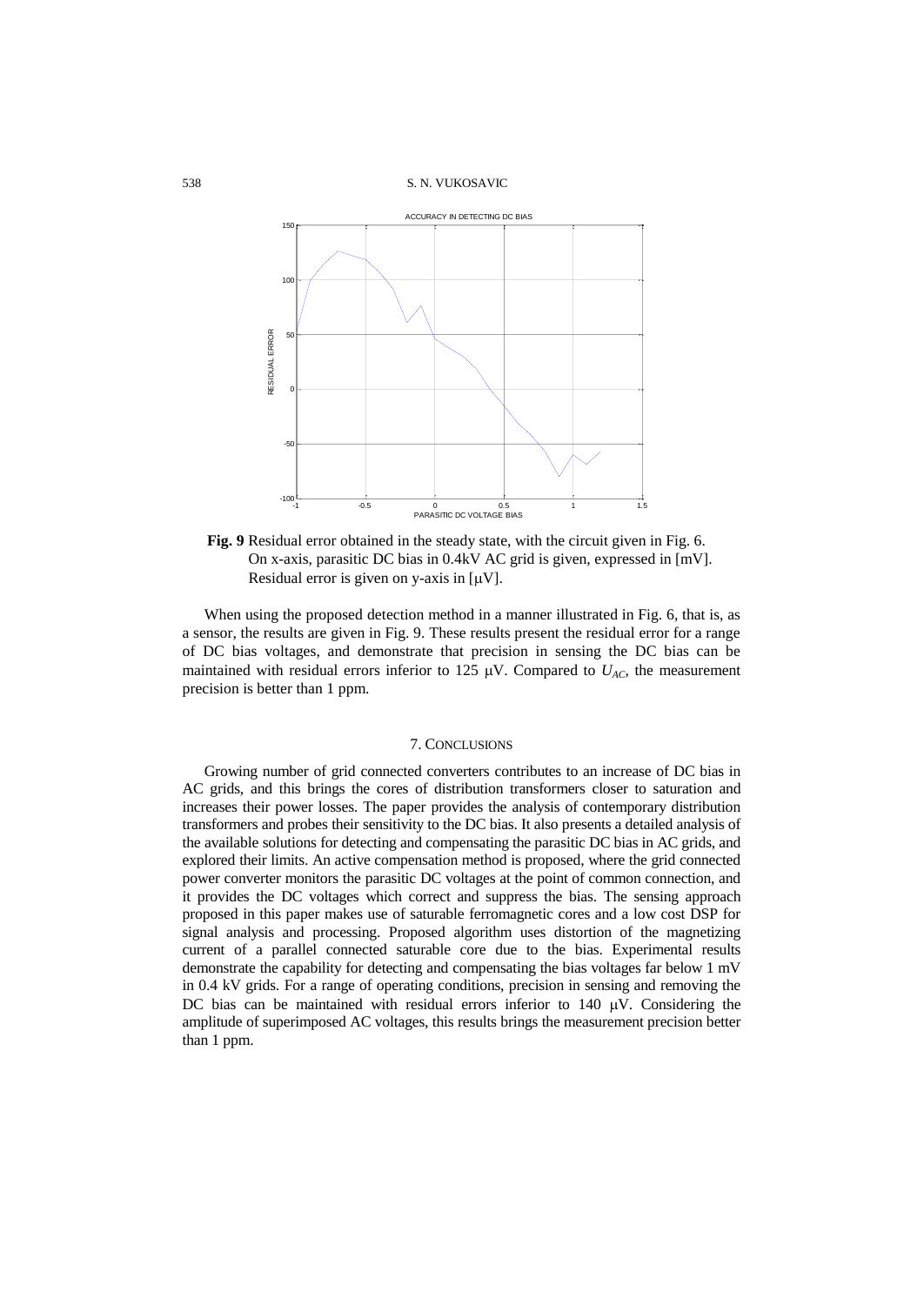#### **REFERENCES**

- [1] S. N. Vukosavić, P. Miljanić, "Instantaneous feedback in voltage source inverters, a comparative study between nonlinear and linear approach", in *Conf. Rec. 3rd IEEE Conf. Power Electronics and Elect. Drives*, London, 1988, pp. 134-137.
- [2] S. N. Vukosavić, M. R. Stojić, "Reduction of parasitic spectral components of digital space vector modulation by real-time numerical methods", *IEEE Trans. Power Electronics*, vol. 10, no. 1, pp. 94- 102, Feb. 1995.
- [3] S. Vukosavić, "Designing energy conversion systems for the next decade", *16th International Symposium on Power Electronics* – Ee 2011, Novi Sad, Serbia, 26.-28. October, 2011. invited paper IP.2-2
- [4] S. N. Vukosavić, *Digital Control of Electrical Drives*, New York 10013, USA: Springer, 2007, ISBN 978-0-387-25985-7, Library of Congres 2006935130.
- [5] S. N. Vukosavić, M. Jones, D. Dujić, E. Levi, "An improved PWM method for a five-leg inverter supplying two three-phase motors", in *IEEE Int. Symp. Ind. Electronics*, Cambridge, UK, 2008, pp. 160-165.
- [6] J. G. Kappenman, "Transformer DC Excitation Field Test and Results", *IEEE Special Panel Session Report*, 1989
- [7] E. L. Harder, "Effect of Direct Current in Transformer Windings", *Electric Journal*, vol. 27, pp. 601 1930
- [8] J.A. Orr, A.E. Emanuel, "On the need for strict second harmonic limits", *IEEE Trans. Power Delivery*, vol. 15, no. 3, pp. 967–971, July 2000.
- L. Gertmar, P. Karlsson, O. Samuelsson, "On DC Injection to AC Grids From Distributed Generation", *European Conference on Power Electronics and Applications*, EPE2005, Dresden, pp 1-10
- [10] Y. Shi, B. Liu, S. Duan, "Eliminating DC Current Injection in Current-Transformer-Sensed STATCOMs", *IEEE Trans. On Power Electronics,* vol. 28, no. 8, pp. 257–265, Aug. 2013.
- [11] "IEEE Standard for Interconnecting Distributed Resources With Electric Power Systems", IEEE Standard 1547-2003
- [12] M. Armstrong, D.J. Atkinson, C.M. Johnson, "Auto-Calibrating DC Link Current Sensing Technique for Transformerless, Grid Connected, H-Bridge Inverter Systems", *IEEE Trans. On Power Electronics,* vol. 21, no. 5, pp. 1385-1393, Sept. 2006.
- [13] M.M. Ponjavic, R.M. Djuric, "Nonlinear Modeling of the Self-Oscillating Fluxgate Current Sensor", *IEEE Sensor Journal,* vol. 7, no. 11, pp. 1546-1553, Nov. 2007.
- [14] S.B. Lee, T.G. Habetler, "An On Line stator Winding Resistance Estimation Technique for Temperature Monitoring of Line-Connected Induction Machines", *IEEE Trans. On Industry Applications,* vol. 39, no. 3, May/June 2003, pp. 685-694
- [15] P.R. Price, "Geomagnetically Induced Current Effects on Transformers", *IEEE Trans. On Power Delivery,* vol. 17, no. 4, Oct 2002, pp. 1002-1008
- [16] A. Ahfock, A.J. Hewitt, "DC Magnetisation of transformers", *IEE Proc. Of Electric Power Applications,*  vol. 153, no.4, pp. 601-607, July 2006
- [17] E.G. teNyenhuis, O. Guelph, R.S. Girgis, "Measured Variability of Performance Parameters of Power & Distribution Transformers", *IEEE PES Transmission and Distribution Conference and Exhibition* 21.- 24. May 2006, pp. 523-528
- [18] Transformers GE Electrical Distribution e-Catalog, GE Industrial Solutions 2013
- [19] G. Buticchi, L. Consolini, E. Lorenzani, "Active Filter For Removal of the DC Current Component for Single Phase Power Lines", *IEEE Trans. On Industrial Electronics,* vol. 60, No. 10, pp. 4403-4414, Oct. 2013
- [20] "Isolated current and voltage transducers, Characteristics, Applications, Calculations", LEM Components, 3rd ed., 2004, Publication CH 24101 E/US.
- [21] G. Buticchi, E. Lorenzani, "Detection Method of the DC Bias in Distribution Power Transformers", *IEEE Trans. on Industrial Electronics,* vol. 60, no. 8, pp. 3539-3549, Aug. 2013
- [22] G. Buticchi, E. Lorenzani, "A sensor to detect the DC bias of distribution power transformers", *IEEE International Symposium in Diagnostics for Electric Machines, Power Electronics & Drives (SDEMPED)*, 5-8 Sept. 2011, pp. 63-70
- [23] F. Berba, D. Atkinson, M. Armstrong, "A Review of Minimisation of Output DC Current Component Methods in SinglePhase Grid-Connected Inverters PV Applications", *2nd International Symposium on Environment-Friendly Energies and Applications* 2012, pp. 296-301
- [24] G. Buticchi, G. Franceschini, E. Lorenzani, C. Tassoni, A. Bellini, "A Novel Current Sensing DC Offset Compensation Strategy in Transformerless Grid Connected Power Converters" *IEEE Energy Conversion Congress and Exposition*, ECCE 2009, 20-24 Sept. 2009, pp. 3889 - 3894